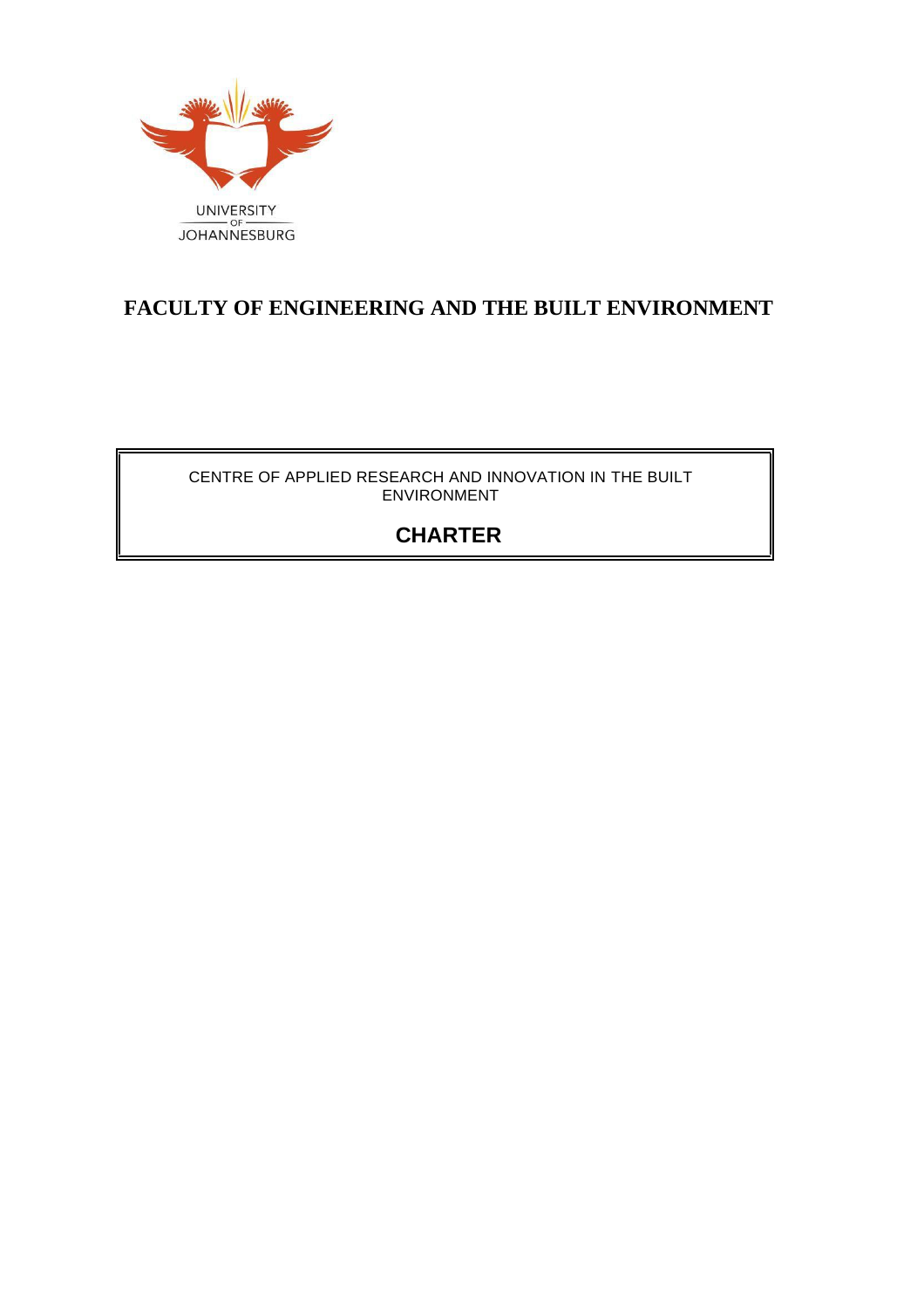

## CENTRE OF APPLIED RESEARCH AND INNOVATION IN THE BUILT ENVIRONMENT

| SCHOOOL OF CIVIL ENGINEERING AND THE BUILT ENVIRONMENT |                                                                            |  |  |  |
|--------------------------------------------------------|----------------------------------------------------------------------------|--|--|--|
| <b>Custodian</b>                                       | The Executive Dean, Faculty of Engineering and the Built<br>Environment    |  |  |  |
| <b>Responsible Division</b>                            | School of Civil Engineering and the Built Environment                      |  |  |  |
| <b>Status</b>                                          | Approved by the Faculty Board of Engineering and the Built<br>Environment. |  |  |  |
| Date of approval                                       | 11 June 2016                                                               |  |  |  |
| <b>Approved by</b>                                     | The Faculty Research Committee                                             |  |  |  |
| Date of approval                                       | 27 August 2015                                                             |  |  |  |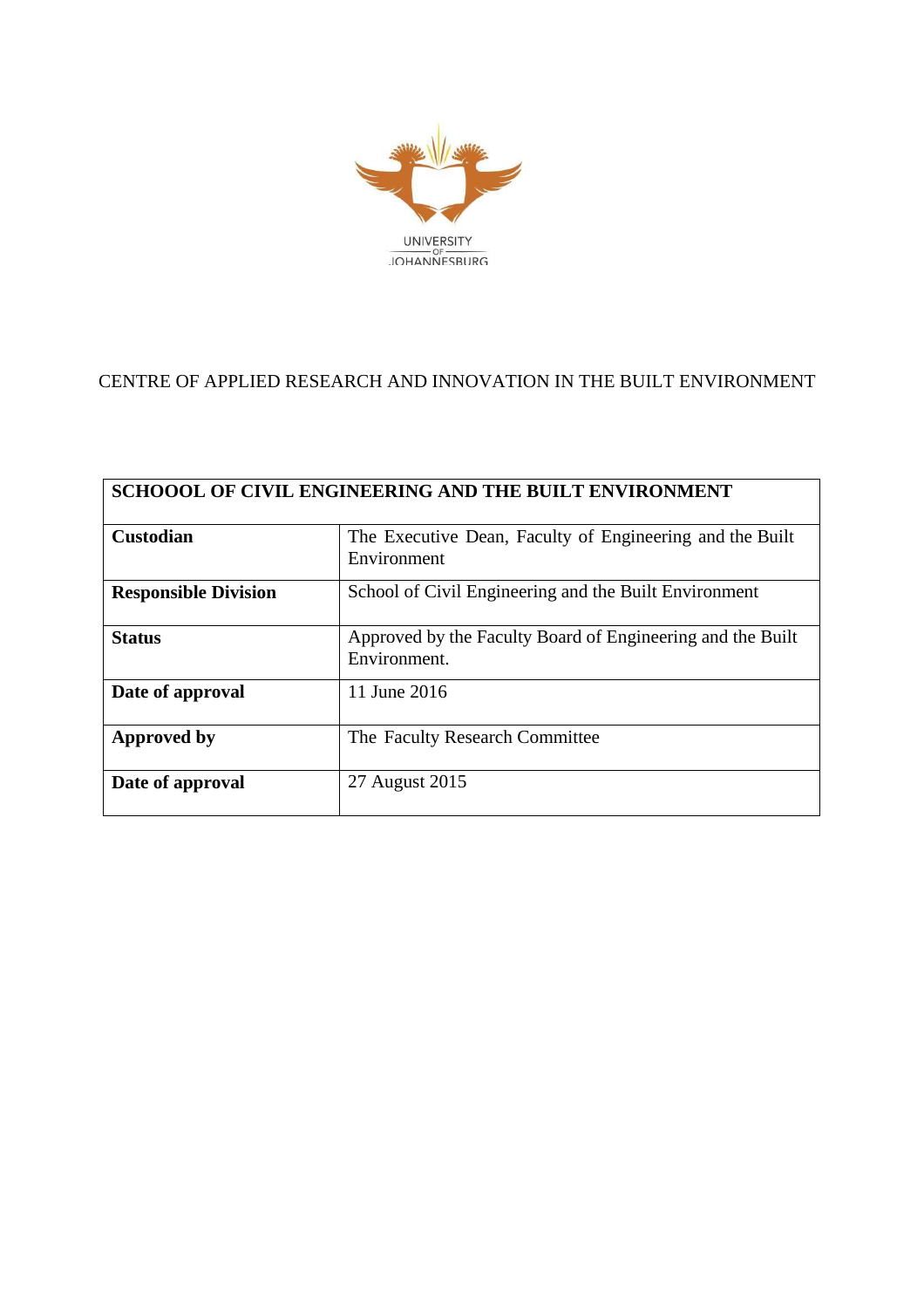# **Contents**

| $\mathbf{1}$   |     |  |  |  |  |
|----------------|-----|--|--|--|--|
|                | 1.1 |  |  |  |  |
|                | 1.2 |  |  |  |  |
|                | 1.3 |  |  |  |  |
|                | 1.5 |  |  |  |  |
|                | 1.6 |  |  |  |  |
| $\overline{2}$ |     |  |  |  |  |
|                | 2.1 |  |  |  |  |
|                | 2.2 |  |  |  |  |
|                | 2.3 |  |  |  |  |
| 3              |     |  |  |  |  |
| 4              |     |  |  |  |  |
|                | 4.1 |  |  |  |  |
|                | 4.3 |  |  |  |  |
| 5.             |     |  |  |  |  |
|                |     |  |  |  |  |
|                |     |  |  |  |  |
|                |     |  |  |  |  |
|                |     |  |  |  |  |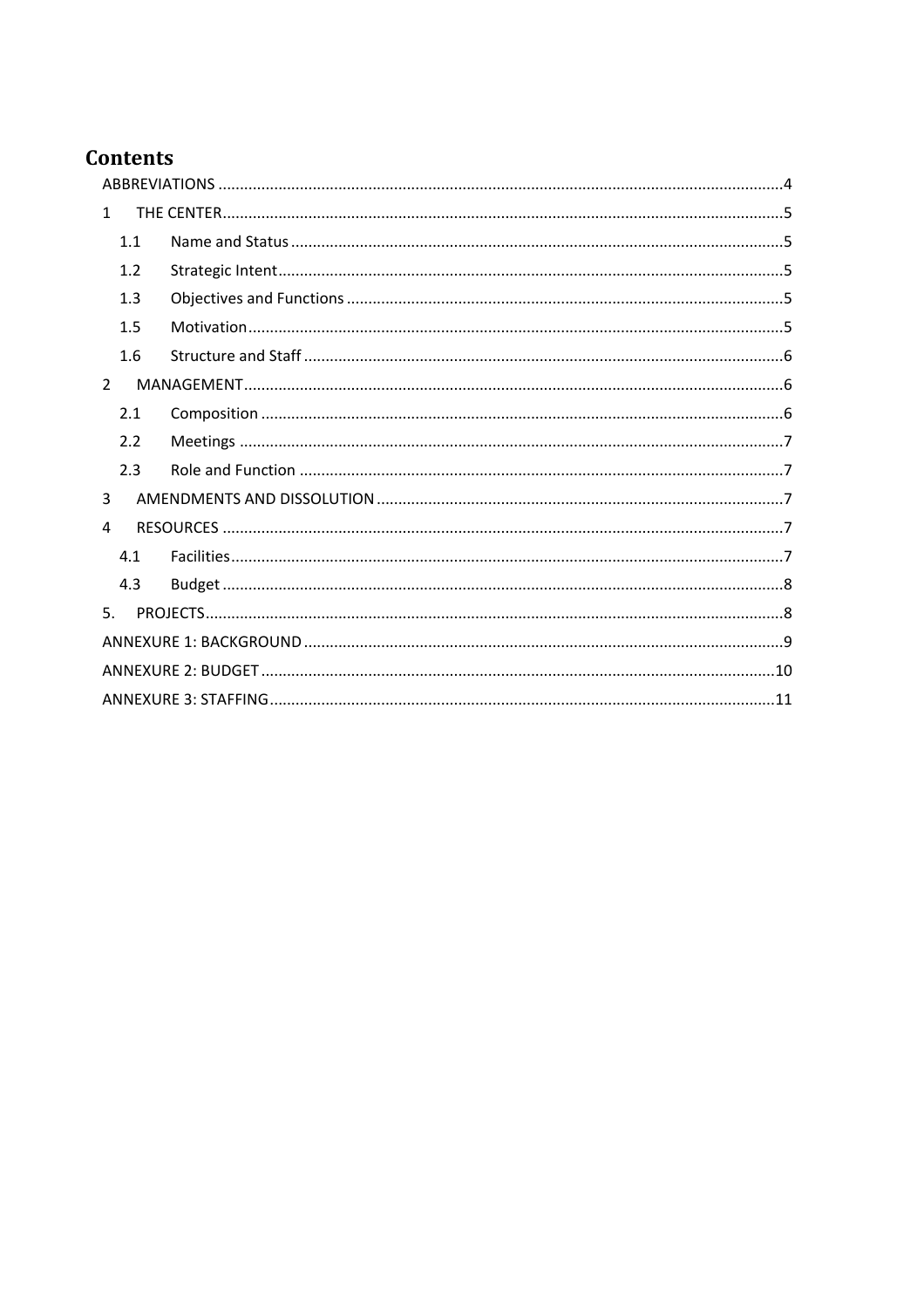## <span id="page-3-0"></span>**ABBREVIATIONS**

| <b>CARINBE</b> | $\mathbb{R}^n$            | Centre of Applied Research and Innovation in the Built Environment |
|----------------|---------------------------|--------------------------------------------------------------------|
| <b>CBE</b>     | $\mathbf{L}$              | <b>Council for the Built Environment</b>                           |
| <b>CIDB</b>    | ÷                         | <b>Construction Industry Development Board</b>                     |
| <b>CPD</b>     | $\mathcal{L}$             | <b>Continuous Professional Development</b>                         |
| <b>FEBE</b>    | $\mathcal{L}$             | Faculty of Engineering and the Built Environment                   |
| HOD            | $\ddot{\phantom{a}}$      | <b>Head of Department</b>                                          |
| <b>MBA</b>     | $\mathbb{R}^{\mathbb{Z}}$ | <b>Master Builders Association</b>                                 |
| MOA            | $\ddot{\phantom{0}}$      | Memorandum of Agreement                                            |
| <b>NRF</b>     | $\mathcal{L}$             | National Research Foundation                                       |
| <b>SCEBE</b>   | ÷                         | School of Civil Engineering and Built Environment                  |
| <b>SLP</b>     | $\mathbb{Z}^{\mathbb{Z}}$ | <b>Short Learning Programme</b>                                    |
| UJ             | ÷                         | University of Johannesburg                                         |
|                |                           |                                                                    |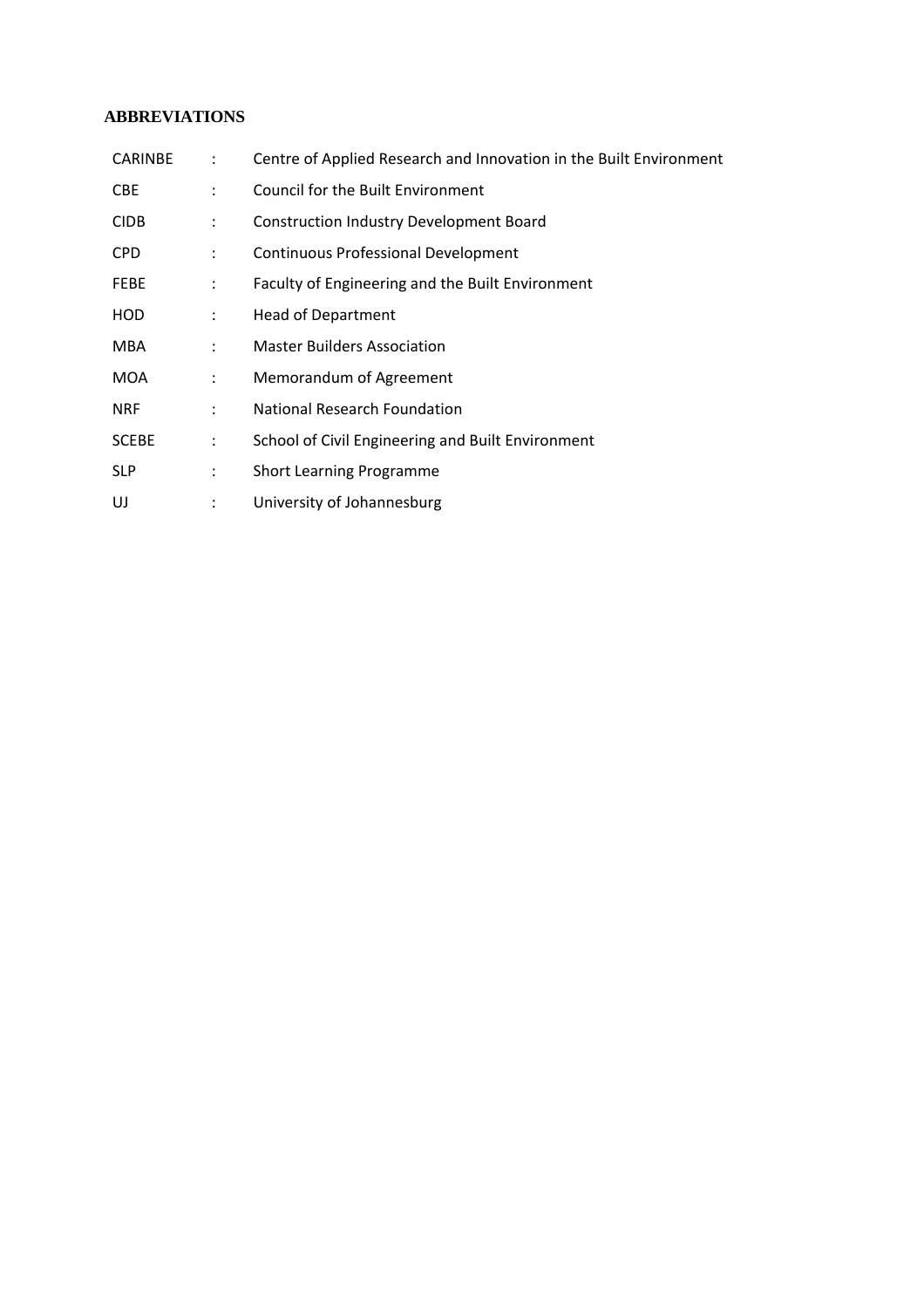## <span id="page-4-0"></span>**1 THE CENTER**

## <span id="page-4-1"></span>**1.1 Name and Status**

The Centre of Applied Research and Innovation in the Built Environment (CARINBE) is set up within the School of Civil Engineering and Built Environment (SCEBE), under the governance rules and structures of the University of Johannesburg (UJ). The custodian of the Centre is the Executive Dean of the Faculty of Engineering and Built Environment (FEBE). The Centre is situated on the Doornfontein Campus within the Department of Construction Management and Quantity Surveying.

## <span id="page-4-2"></span>**1.2 Strategic Intent**

The CARINBE'S strategic intent is to become an internationally recognized think-tank, established to provide credible information to the built environment industry which is supported by robust scientific research.

## <span id="page-4-3"></span>**1.3 Objectives and Functions**

The objectives of CARINBE are to:

- Conduct and publish research reports on the status, challenges and success strategies in the built environment industry;
- Contribute to national policy briefs and analysis on the industry;
- Provide expert advice to the built environment industry;
- Participate in the national development planning initiatives related to the built environment profession with a view of providing credible feedback on performance.

The establishment of the research Centre is intended to achieve the following:

- Set-up a sustainable and operational research center, which will also be a knowledge repository for the built environment;
- Develop both long and short-term research agenda which is built environment specific;
- Become a resource and supportive structure for young and emerging researchers in the built environment;
- Attract top postgraduate students and post-doctoral fellows to conduct research at UJ in the field of the built environment
- Become a vehicle for research projects commissioned by the Council for Built Environment (CBE), South Africa;
- Provide community service by conducting short learning programmes so as to provide Continuous Professional Development (CPD)

## **1.4 Community service**

- Training provided through short learning programmes to promote CPD
- Participate in the Work Integrated Learning (WIL) and Internships

## <span id="page-4-4"></span>**1.5 Motivation**

The set-up of CARINBE is motivated by the following considerations that:

- The UJ has, as one of its actions to achieve the research strategic goals by reorganizing research structures through formation of new centers and research niche areas;
- The UJ has an opportunity and is well positioned to lead the built environment sector on research in this sector;
- A Memorandum of Agreement (MOA) between the UJ and the CBE has already been signed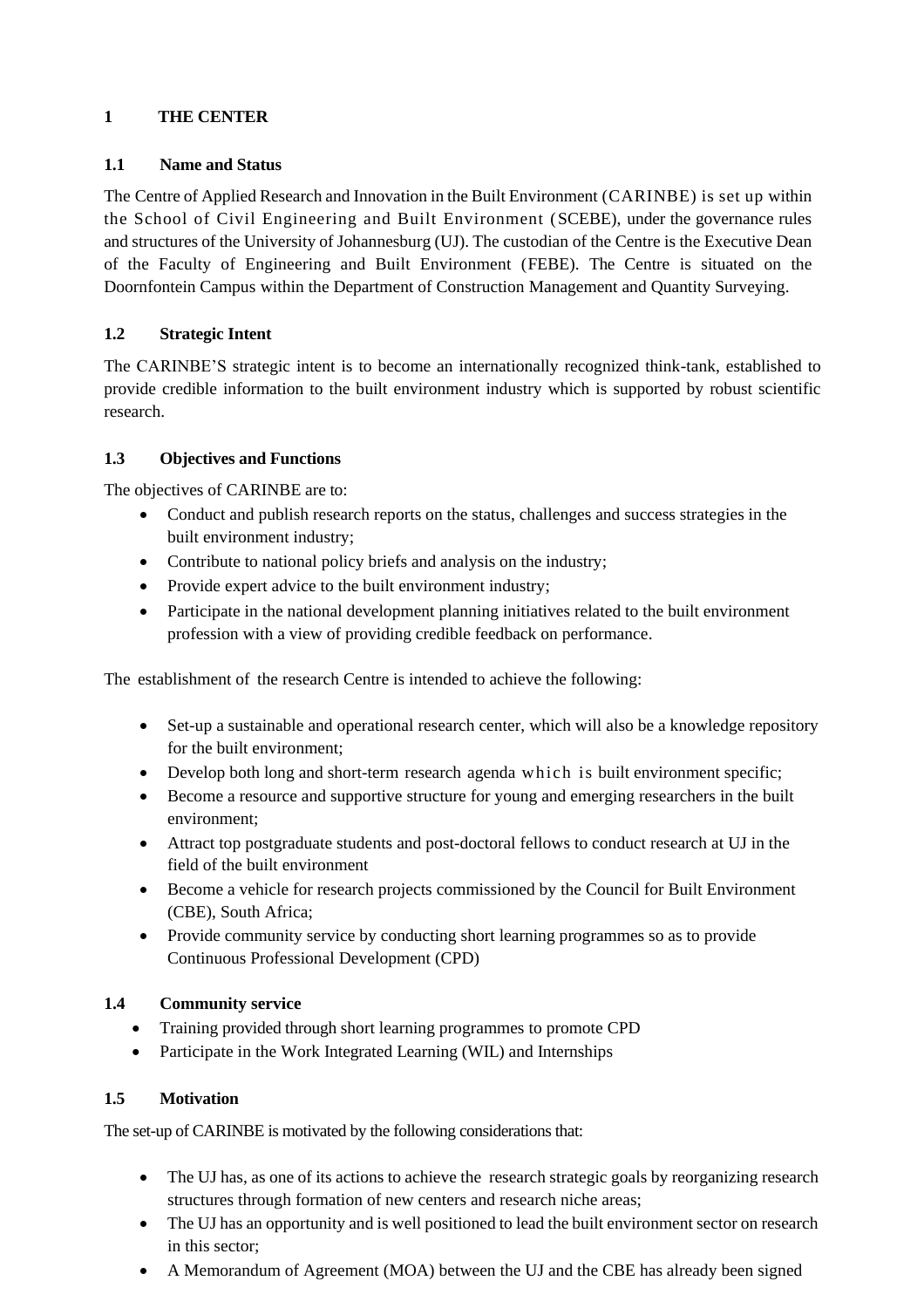by the two parties to collaborate on research in the built environment industry;

- Master Builders Association (MBA), North and other contracting firms in the industry have endorsed and are supportive of the initiative to establish a built environment research Centre at the UJ;
- The built environment does not have a center of excellence which is registered with the National Research Foundation (NRF);
- Research projects will cut across all disciplines within SCEBE and therefore enhance collaborative efforts within the school at UJ.

### <span id="page-5-0"></span>**1.6 Structure and Staff**

For the purpose of establishing and operationalizing the research center, a director is appointed. The director's responsibility is to provide overall management and operation of the center. The position of director is assumed by a senior person with industry connections. In addition, an assistant to the director is appointed once the center becomes operational.

The structure of the CARINBE is as follows:

## **1.6.1 The Director**

The Director is the accounting officer for all research projects procured by the Center. He / She reports to the Management Board comprised of Heads of Departments (HODs), the Head of SCEBE, the Executive Dean and to the Faculty Board.

#### **1.6.2 Researchers**

- **Research Specialists**: consist of be the UJ Staff from the SCEBE or visiting senior researchers. Their role is to lead specific research projects procured by the research center;
- **Postgraduate students**: are Masters and Doctoral students recruited to work with research specialists on specific research projects and
- **Post-Doctoral Fellows**: are recruited to work with research specialists on specific research projects.

## <span id="page-5-1"></span>**2 MANAGEMENT**

#### <span id="page-5-2"></span>**2.1 Composition**

The Management Committee will comprise the following members (or their nominees):

- Executive Dean of FEBE (Ex-officio);
- Vice Dean of Postgraduate Studies, Research and Innovation-FEBE (Ex-officio);
- Head of SCEBE;
- Director of CARINBE:
- HoDs under the SCEBE;
- Three elected SCEBE permanent or contract staff members;
- Three representatives from CBE and
- Co-opted persons relevant to specific projects.

The general management structure of the center is shown in Fig 1. Members of the Management Committee serve an initial term of four (4) years. The Faculty through SCEBE may re-appoint members or extend a n existing membership thereafter. Any Conflict of Interest must be declared as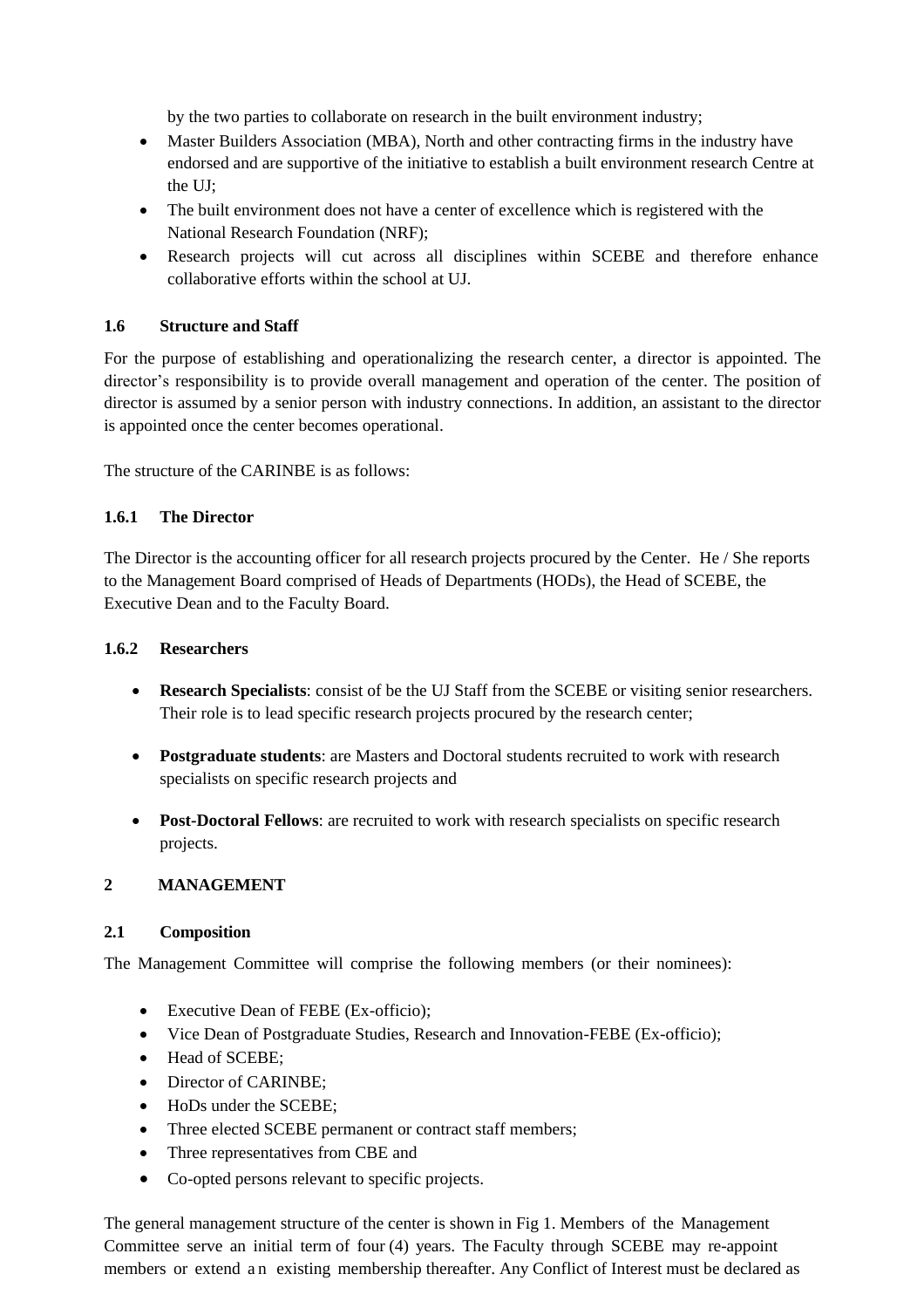and when it arises.



**Fig 1:** Management structure of CARINBE

## <span id="page-6-0"></span>**2.2 Meetings**

- The Management Committee will meet every four (4) months, at a date and time to be determined by the chairperson;
- Fifty percent (50%) of the members constitutes a quorum;
- Each member has an equal vote, but the Chairperson has a casting vote. All decisions are taken by majority vote;
- Meetings are conducted in accordance with UJ's guide;
- Principles of good governance are upheld and
- The chairperson may call an extra-ordinary or emergency meeting in accordance with the rules.

## <span id="page-6-1"></span>**2.3 Role and Function**

The Management Committee acts on behalf of FEBE and CBE to provide strategic guidance to the Director of the Centre and to researchers. The Centre will report annually to the Faculty Board of FEBE.

## <span id="page-6-2"></span>**3 AMENDMENTS AND DISSOLUTION**

Any amendments to CARINBE shall be made by the Management Committee of the Centre when considered appropriate. Dissolution of CARINBE can be taken at any point deemed appropriate, by the UJ in consultation with CBE.

## <span id="page-6-3"></span>**4 RESOURCES**

#### <span id="page-6-4"></span>**4.1 Facilities**

The Centre will house computers equipped with research software and connected to UJ's library system. Documentation resulting from the research activities will be availed through the UJ's institutional repository and will contribute towards the university's research output.

## **4.2 Funding**

Finance for the proper running of the research center will be generated from these and other project activities: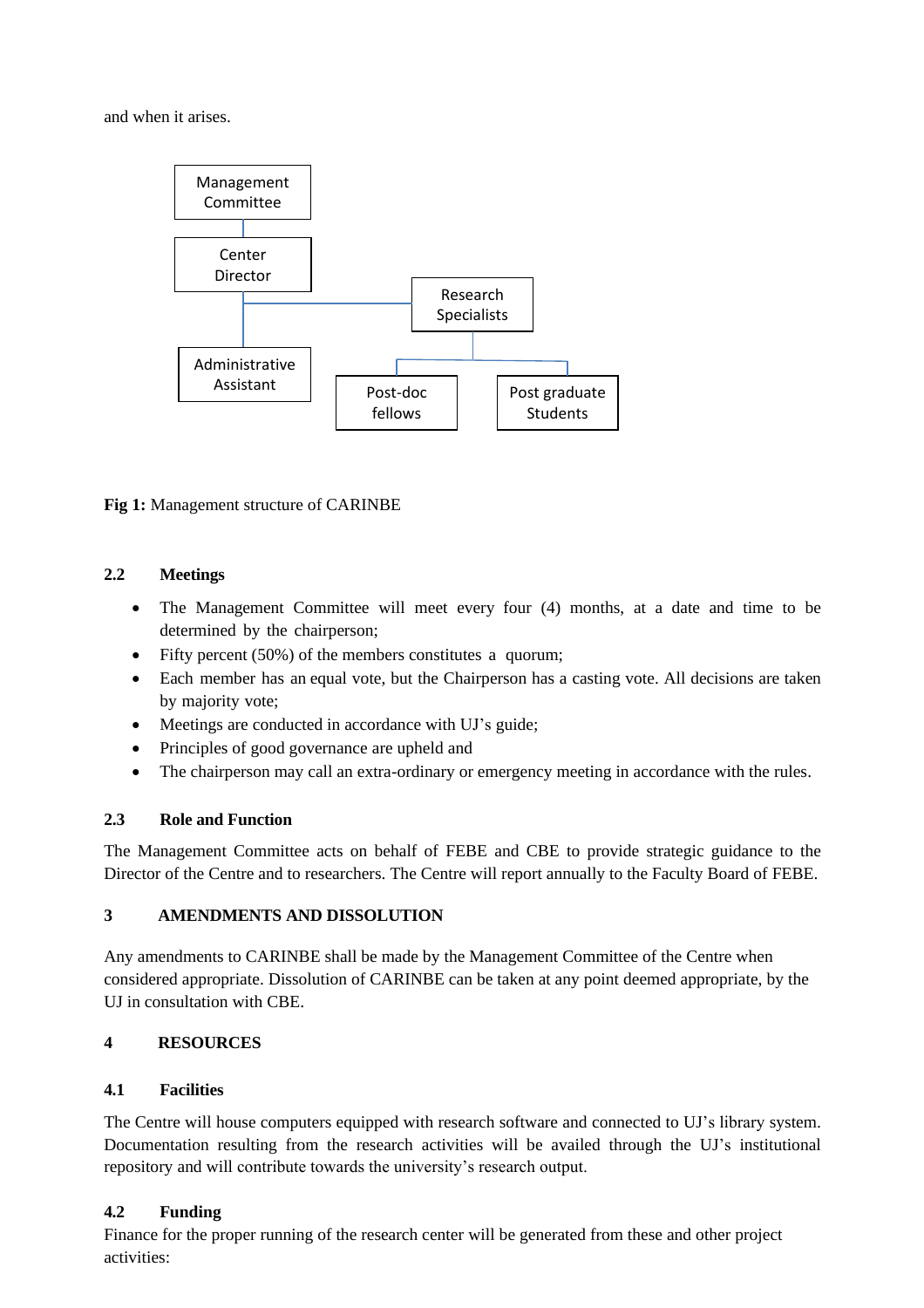- Collaborative research with the CBE;
- Partnerships with the built environment industry organisations such as contracting firms and the MBA;
- Contract research:
- Conducting specialized SLPs.

## <span id="page-7-0"></span>**4.3 Budget**

The budget for the center covers the following aspects:

- Setting up and running of the Centre and its attendant units.
- Medium and long term research projects. Detailed budget for long-term research projects will be presented on a project-by-project basis;
- Bursaries for postgraduate students

## <span id="page-7-1"></span>**5. PROJECTS**

The potential projects to be undertaken by the Centre are identified periodically. The projects will, amongst others, relate to training of built environment professionals, revitalization of the built environment industry, integration of infrastructure development, and implementation of health and safety in the construction industry.

## **ATTACHMENTS**

Annexure 1: Background Annexure 2: Budget Annexure 3: Staffing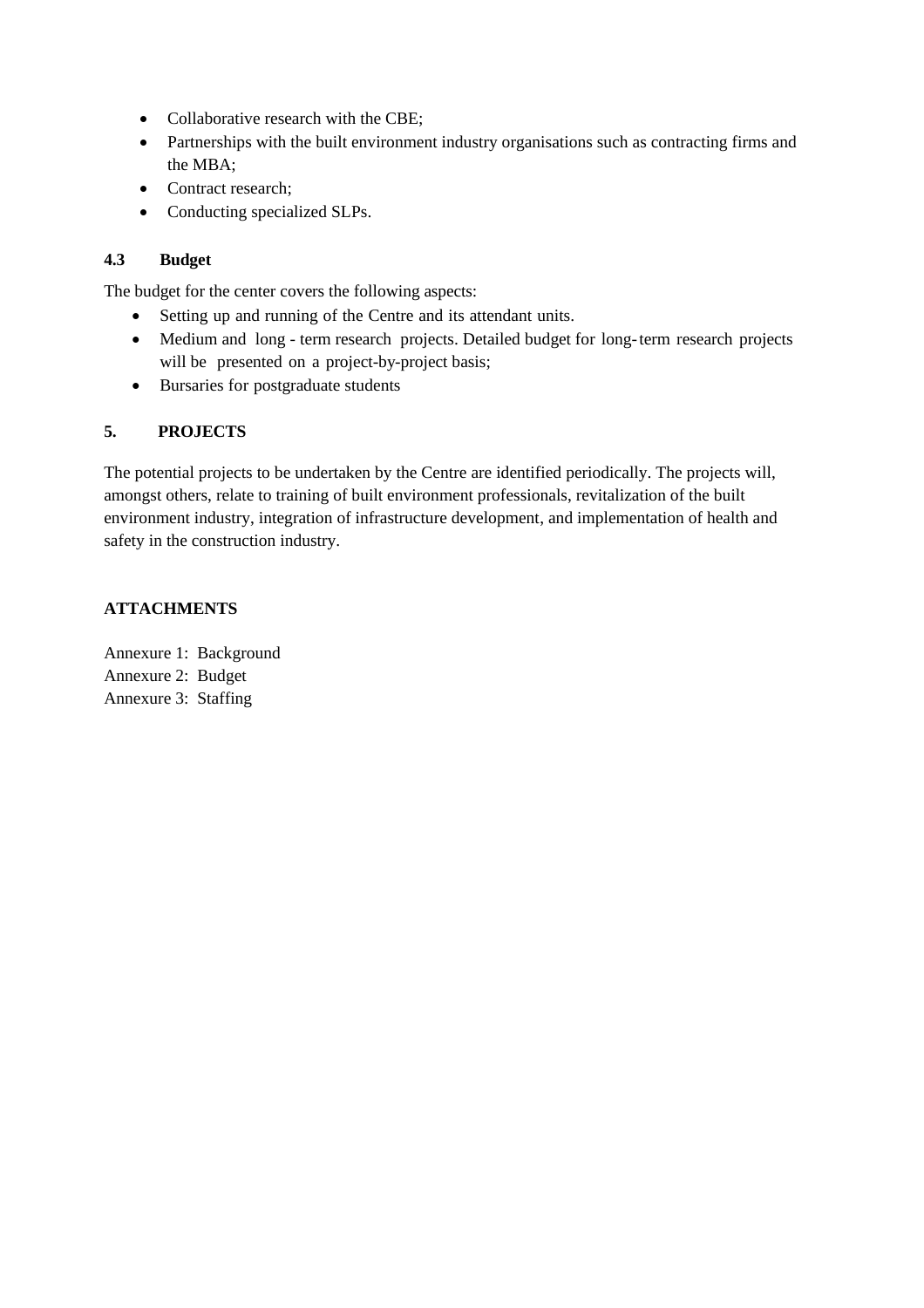#### <span id="page-8-0"></span>**ANNEXURE 1: BACKGROUND**

Although the built environment industry is one of the largest contributors to South Africa's Gross Domestic Product (GDP), it is one of the few industries in the country which do not have a dedicated central repository of knowledge to inform its development. The built environment and in particular, the construction industry has unique characteristics that compound its complexity and pose a challenge to performance improvement including the fact that it:

- Employs large number of workers who have to combine a diverse range of skills to complete a project (Bomel, 2001; Dainty, et al., 2001; Riley & Clare-Brown, 2001; Pellicer & Molenaar, 2009);
- Is a fragmented industry (Egan, 1998; Chan et al., 2004);
- Is an industry subjected to cyclical economic downturns (Egan, 1998; Dainty, et al., 2001);
- Is an industry with a low and unreliable rate of profitability (Egan, 1998:7; Pellicer & Molenaar, 2009);
- Is an industry with poor safety performance (CIDB, 2008);
- Suffers from skills shortage (Engineering News, 2014), and
- Has high levels of corruption and unethical conduct (Bowen & Cattell, 2012)

These characteristics indicate the scale of industry when compared to other sectors of the economy, which in comparison to the construction industry have experienced tremendous improvement in many aspects.

In an attempt to address the many challenges facing the built environment in South Africa, the CBE and UJ Department of Construction Management and Quantity Surveying, have identified the creation of a Research Centre to be a key initiative that would contribute toward the construction industry improvement. Through the Centre, CBE and UJ will collaborate in research and set up a repository of knowledge on the industry.

#### **References**

Bomel (2001). *Improving health and safety in construction. Phase 1: Data collection, review and structuring.*  Norwich: HSE Books.

CIDB (2008). *Construction health and safety in South Africa.* Pretoria: Construction Industry Development Board. Dainty, A.R.J., Briscoe, G.H. and Millet, S.J. (2001). New perspectives on construction supply chain integration. *Supply chain management: An International Journal,* 6(4):163-173.

Dubois, A. and Gadde, L.E. (2001). *The Construction Industry as a Loosely Coupled System- Implications for productivity and innovativity*. Conference proceedings of the 17th IMP Conference, held in Oslo from 9-11th September. IMP

Egan, J. (1998). *Rethinking construction.* London: Department of Trade and Industry.

Pellicer, E. and Molenaar, K.R. (2009). Discussion of "Developing a model of construction safety culture" by Rafiq M. Choudhry, Dongping, Fang and Sherif Mohamed. *Journal of Management in Engineering, 25(1):*44-47.

Riley, M.J. and Clare-Brown, D. (2001). Comparison of cultures in construction and manufacturing industries. *Journal of Management in Engineering,* 17(3):149-158.

Sawacha, E., Naoum, S. and Fong, D. (1999). Factors affecting safety performance on construction sites. *International Journal of project management,* 17(5):309-315; 309.

Teo, E.A.L., Ling, F.Y.Y. and Chong, A.F.W. (2005). Framework for project managers to manage construction safety. *International Journal of project management,* 23(4):329-341.

Tzortzopoulos, P., Sexton, M. and Cooper, R. (2005). Process models implementation in the construction industry: A literature synthesis. *Engineering, construction and architectural management,* 12(5):470-486.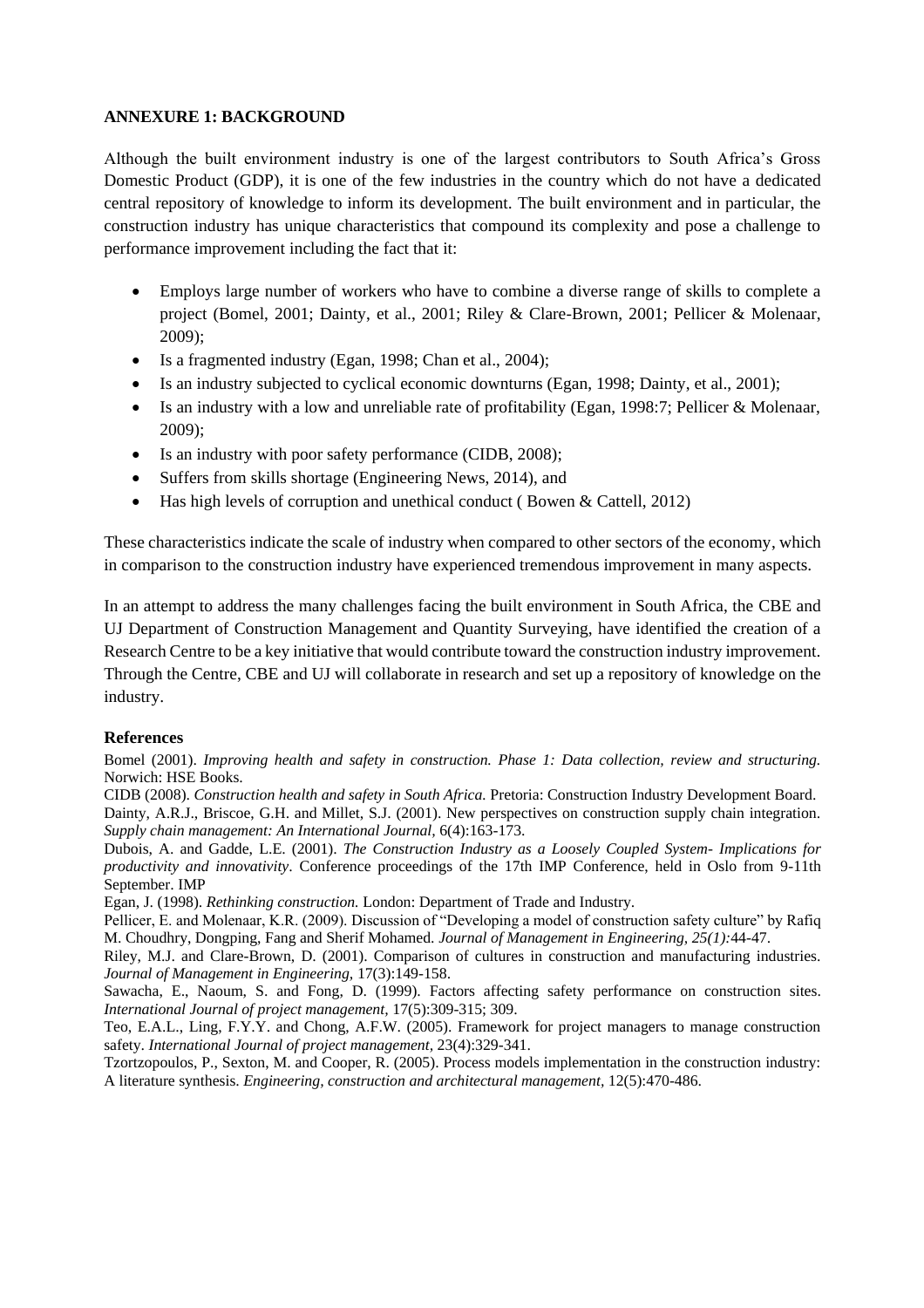## <span id="page-9-0"></span>**ANNEXURE 2: BUDGET**

The budget in Table 1, caters for the running of the Center for the next five years. It also provides for staff , anticipated bursaries and fellowships.

**Table 1.** Five year budget

| <b>Budget Item Description</b>                                                              | YEAR <sub>1</sub> | <b>YEAR 2</b> | YEAR <sub>3</sub> | YEAR <sub>4</sub> | YEAR <sub>5</sub> |
|---------------------------------------------------------------------------------------------|-------------------|---------------|-------------------|-------------------|-------------------|
| Setting up and running of the                                                               | 250,000           | 255,000       | 293,250           | 322,575           | 338,704           |
| Centre                                                                                      |                   |               |                   |                   |                   |
| staff-<br>Research<br>Centre                                                                | 120,000           | 214,000       | 228,980           | 251,878           | 277,066           |
| Assistant                                                                                   |                   |               |                   |                   |                   |
| Bursaries and Fellowships                                                                   |                   | 360,000       | 540,000           | 720,000           | 945,000           |
|                                                                                             |                   |               |                   |                   |                   |
| term Project specific budgets will be determined commensurate with<br>Medium<br>and<br>long |                   |               |                   |                   |                   |
| research projects.<br>resources needed.                                                     |                   |               |                   |                   |                   |
| <b>TOTAL COST</b>                                                                           | 370,000           | 829,000       | 1,062,230         | 1,294,453         | 1,560,770         |